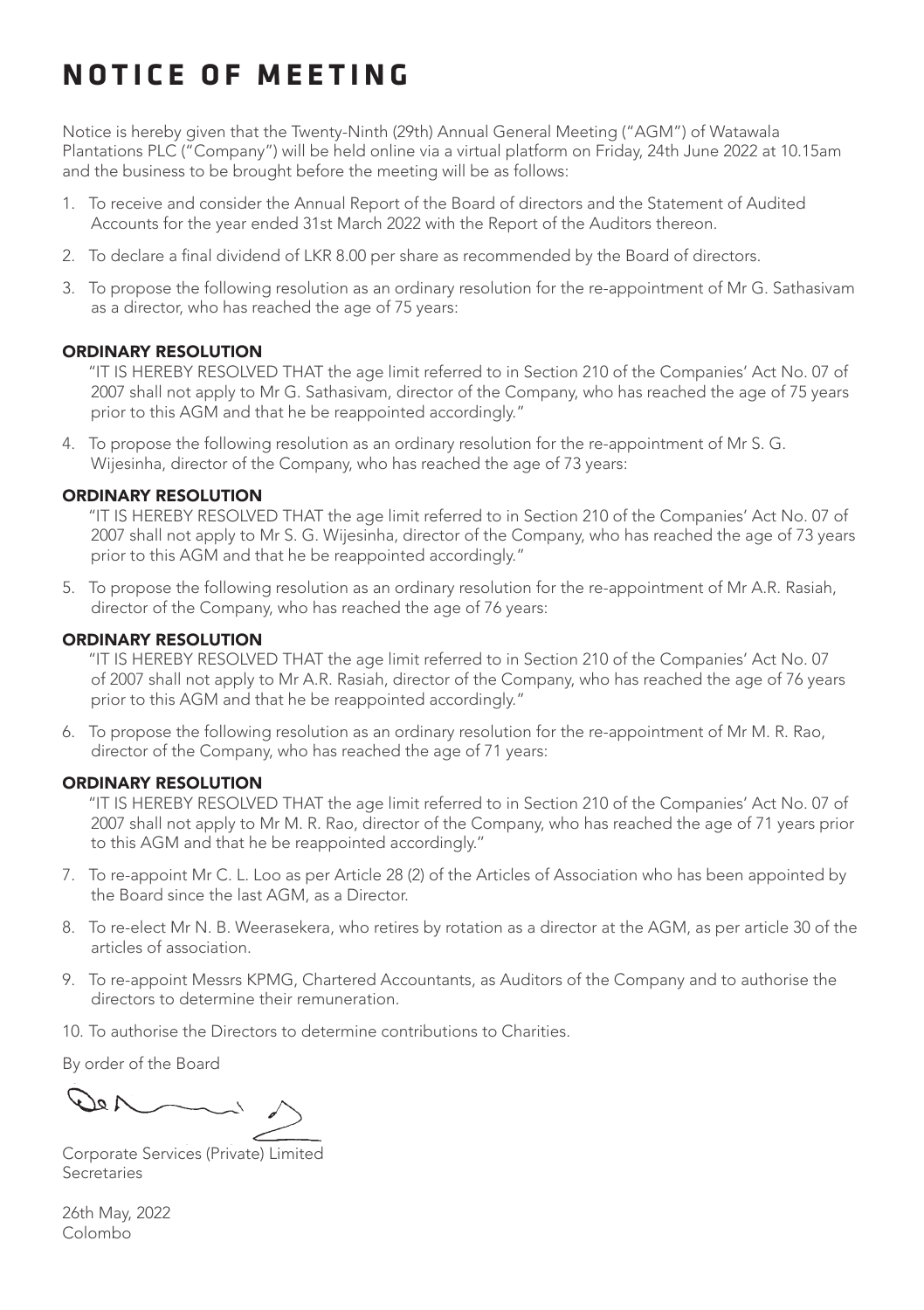#### Note:

Any shareholder entitled to attend and vote at this meeting is entitled to appoint a proxy to attend and vote / speak in his / her stead and a form of proxy is sent herewith for this purpose.

#### Meeting Guidelines

- (A) The meeting is to be held in line with the guidelines given by the Colombo Stock Exchange and the health authorities and as per the applicable laws:
- (B) In the interest of protecting public health and facilitating social distancing in line with the guidelines issued by the Ministry of Health, Nutrition and Indigenous Medicine, the Annual General Meeting will be held in the manner set out below:
- (i) The shareholders who wish to participate at the meeting will be able to join the meeting through audio or audio and visual means via Zoom. These measures have been adopted to observe social distancing regulations/requirements to mitigate the danger of spread of the virus.
- (ii) In order for us to forward the access information necessary for participation at the meeting, which shall include the meeting identification number, access password, and access telephone number, please forward the duly completed registration form including your e-mail address and contact telephone number to the registered address of the Company not less than 48 hours before the time appointed for the holding of the meeting so that the login information could be forwarded to the e-mail addresses so provided.
- (iii) If the Company is unable to post this Notice due to any situation beyond its control, then, this Notice will be published in one issue of a daily newspaper in the Sinhala, Tamil and English languages and if the circumstances permit, in one issue of the Gazette. The Annual Report, Notice of Meeting, Form of Proxy and Registration Form will also be published on the website of the Colombo Stock Exchange (https:// www.cse.lk/pages/company-profile/company-profile.component.html?symbol=WATA.N0000) and the website of the Company (https://watawalaplantations.lk/)
- (iv) Proxy forms are forwarded to the shareholders together with the Notice of Meeting and Registration form. Proxy forms have been uploaded to the Company's website (https://watawalaplantations.lk/) and should be duly completed as per the instructions given therein and sent to the registered address of the Company or e-mailed to eranda.kapukotuwa@sunshineholdings.lk or corporateservices@ corporateservices.lk not less than 48 hours before the time appointed for the holding of the meeting and the proxy so appointed shall participate at the meeting through audio or audio visual means only.
- (v) The shareholders who are unable to participate at the Annual General Meeting via Zoom could send their queries, if any, to email address eranda.kapukotuwa@sunshineholdings.lk or corporateservices@ corporateservices.lk at any time before the meeting time and the responses to the same will be included in the minutes of the meeting.
- (vi) Voting in respect of the items in specified in the agenda to be passed will be registered by using the audio or audio and visual means (Zoom) or a designated ancillary online application. All of such procedures will be explained to the shareholders prior to the commencement of the meeting.
- (vii) For any questions please contact Mr. Eranda Kapukotuwa (Senior Manager Finance) on 0114772505 during office hours.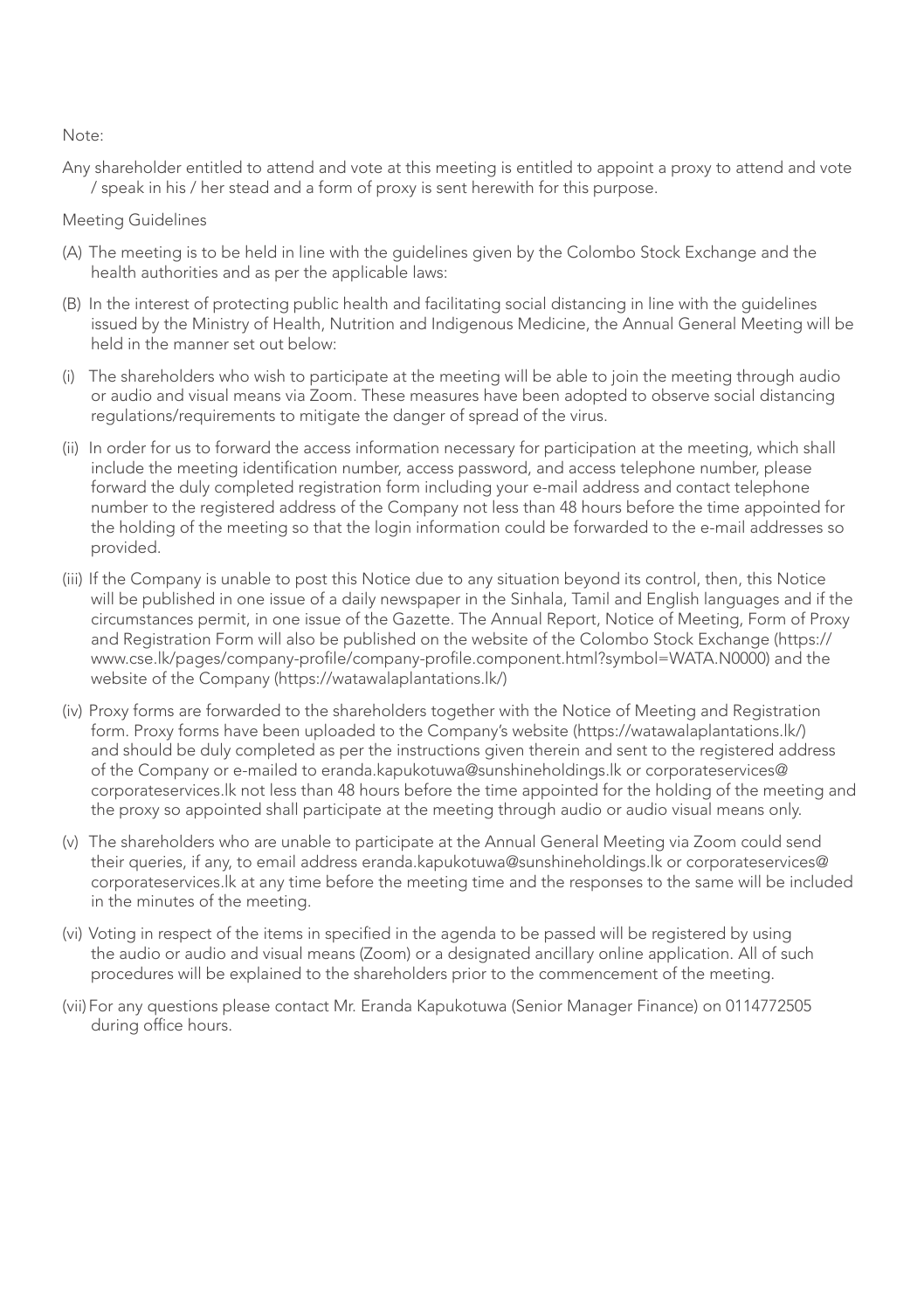# **FORM OF PROXY**

I/We ................................................................................................................................................................ of ................................................................................................................................................................... being a member/members of Watawala Plantations PLC, hereby appoint ............................................................ ..............................................................................................................................................................................

or failing him, Mr S. G. Wijesinha (Chairman of the Company) of Colombo, or failing him, one of the Directors of the Company, as my/our proxy to vote as indicated hereunder for me/us and on my/our behalf at the twenty-ninth (29th) Annual General Meeting of the Company to be held on Friday, 24th June 2022 at 10.15am and at every poll which may be taken in consequence of the aforesaid meeting and any adjournment thereof:

|                  |                                                                                                                                                                                             | For | Against |
|------------------|---------------------------------------------------------------------------------------------------------------------------------------------------------------------------------------------|-----|---------|
| $\overline{1}$ . | To receive and consider the Annual Report of the Board of Directors and the<br>Statement of Audited Accounts for the year ended 31st March 2022 with the<br>Report of the Auditors thereon. |     |         |
| 2.               | To declare a final dividend of LKR 8.00 per share as recommended by the<br>Board of Directors.                                                                                              |     |         |
| 13.              | To pass an ordinary resolution to re-appoint Mr G. Sathasivam as a Director<br>who has reached the age of 75 years.                                                                         |     |         |
| 14.              | To pass an ordinary resolution to re-appoint Mr S. G. Wijesinha as a Director<br>who has reached the age of 73 years.                                                                       |     |         |
| 5.               | To pass an ordinary resolution to re-appoint Mr A.R. Rasiah as a Director who<br>has reached the age of 76 years.                                                                           |     |         |
| 6.               | To pass an ordinary resolution to re-appoint Mr M. R. Rao as a Director who<br>has reached the age of 71 years.                                                                             |     |         |
| 17.              | To re-appoint Mr C.L. Loo who was appointed by the Board during the year, as<br>a Director.                                                                                                 |     |         |
| 8.               | To re-elect Mr. N. B. Weerasekera as a Director who retires by rotation at the<br>Annual General Meeting.                                                                                   |     |         |
| 9.               | To re-appoint Messrs KPMG, Chartered Accountants, as Auditors of the<br>Company and to authorise the Directors to determine their remuneration.                                             |     |         |
| 10.              | To authorise the Directors to determine contributions to Charities.                                                                                                                         |     |         |

Dated this …….....................................................day of………….............................…………….2022.

...........................................................

Signature of Shareholder

Shareholder's NIC

...........................................................

Proxy holder's NIC

(a) A proxy need not be a member of the Company.

(b) Instructions regarding completion appear on the overleaf.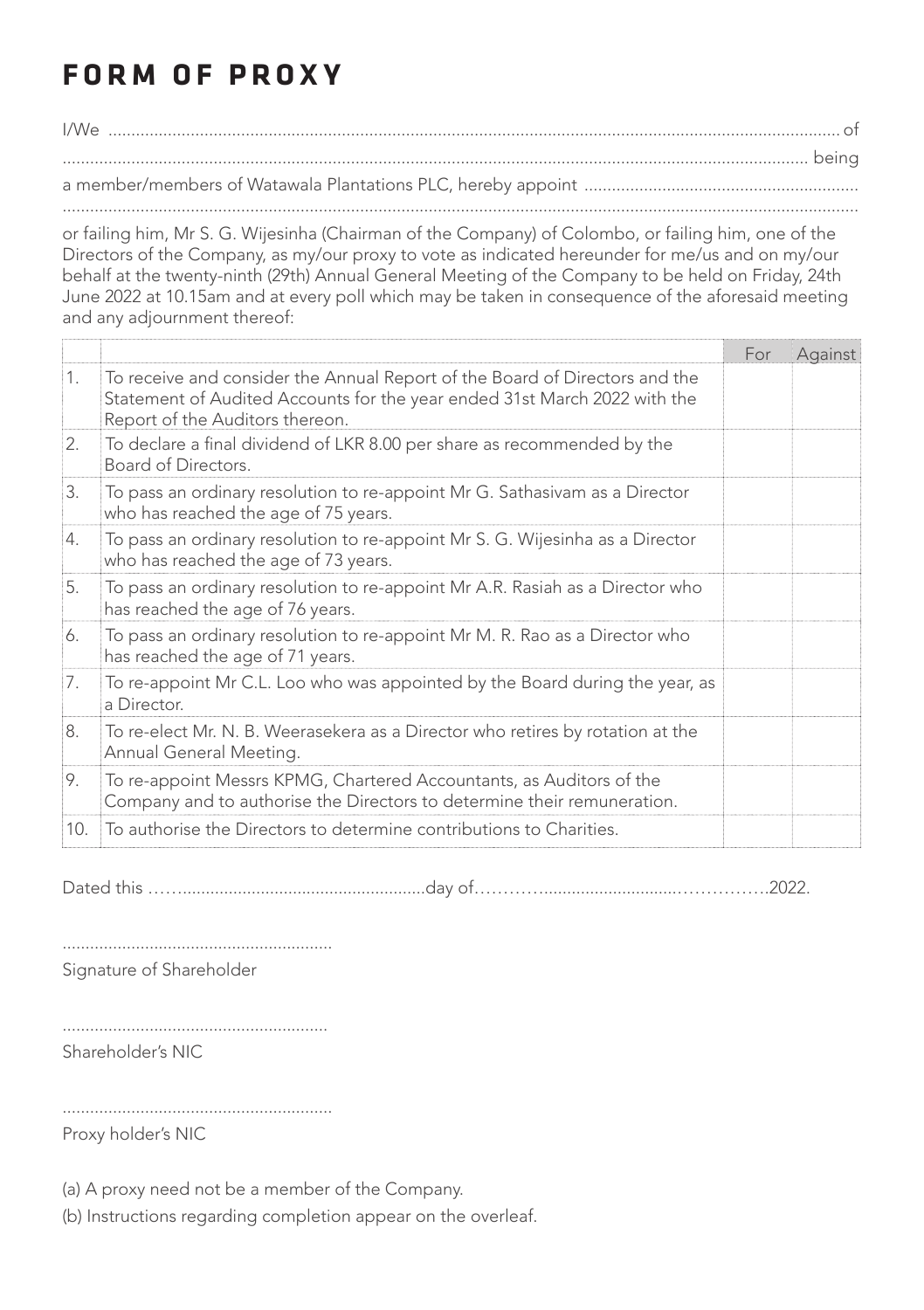## INSTRUCTION ON COMPLETION OF THE FORM OF PROXY

- 1. To be valid, the completed form of proxy should be deposited at the Registered Office of the Company, No 60, Dharmapala Mawatha, Colombo 03 or emailed to eranda.kapukotuwa@ sunshineholdings.lk or corporateservices@corporateservices.lk no later than 48 hours before the time of the meeting.
- 2. In perfecting the form of proxy, please ensure that all details are legible.
- 3. Please indicate with an 'X' in the space provided, how your proxy is to vote on each resolution. If no indication is given, the proxy, at his discretion, may vote as he thinks fit.
- 4. In the case of a company/corporation, the proxy must be signed by placing the common seal of the company/corporation and attested in the manner prescribed by its articles of association.
- 5. In the case of a proxy signed by the attorney, the Power of Attorney document must be deposited at the Registered Office, No. 60, Dharmapala Mawatha, Colombo 03, for registration or emailed to eranda.kapukotuwa@sunshineholdings.lk or corporateservices@ corporateservices.lk.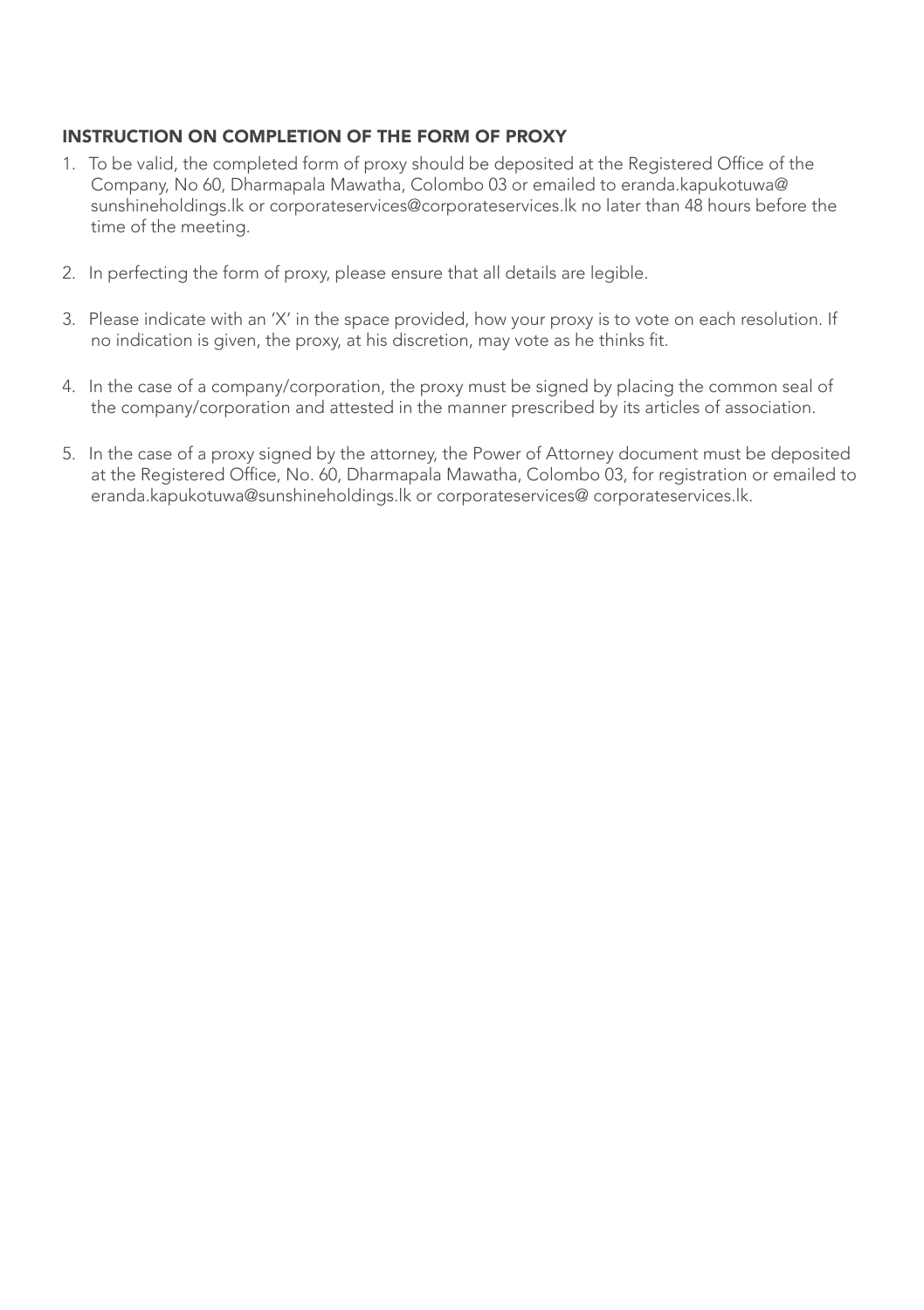# CIRCULAR TO THE SHAREHOLDERS OF WATAWALA PLANTATIONS PLC ("COMPANY") PQ 65

Dear Shareholder,

## CIRCULATION OF ANNUAL REPORT TO SHAREHOLDERS

Rule No. 7.5 of the Listing Rules of the Colombo Stock Exchange ("CSE") permits a listed company to forward its Annual Report to its shareholders in a mode other than in printed form.

Accordingly, the Annual Report for the financial year ended 31st March 2022 of the Company can be downloaded from the CSE website on (https://www.cse.lk/pages/company-profile/company-profile. component.html?symbol=WATA.N0000).

If you wish to receive a printed copy of the Annual Report for the year ended 31st March 2022, you may complete and forward the attached Form of Request to us on or before 15th June 2022. The Company will furnish a printed copy of the Annual Report to the shareholders requesting such printed copy within eight (8) market days from the date of receipt of the written request.

If you have any queries on this matter, please contact the following officer:

- Name : Eranda Kapukotuwa
- Email ID : Eranda.kapukotuwa@sunshineholdings.lk
- Telephone : 0114772505

Yours faithfully, By order of the Board of Watawala Plantations PLC

CORPORATE SERVICES (PRIVATE) LIMITED Secretaries and Registrars On this 26th day of May, 2022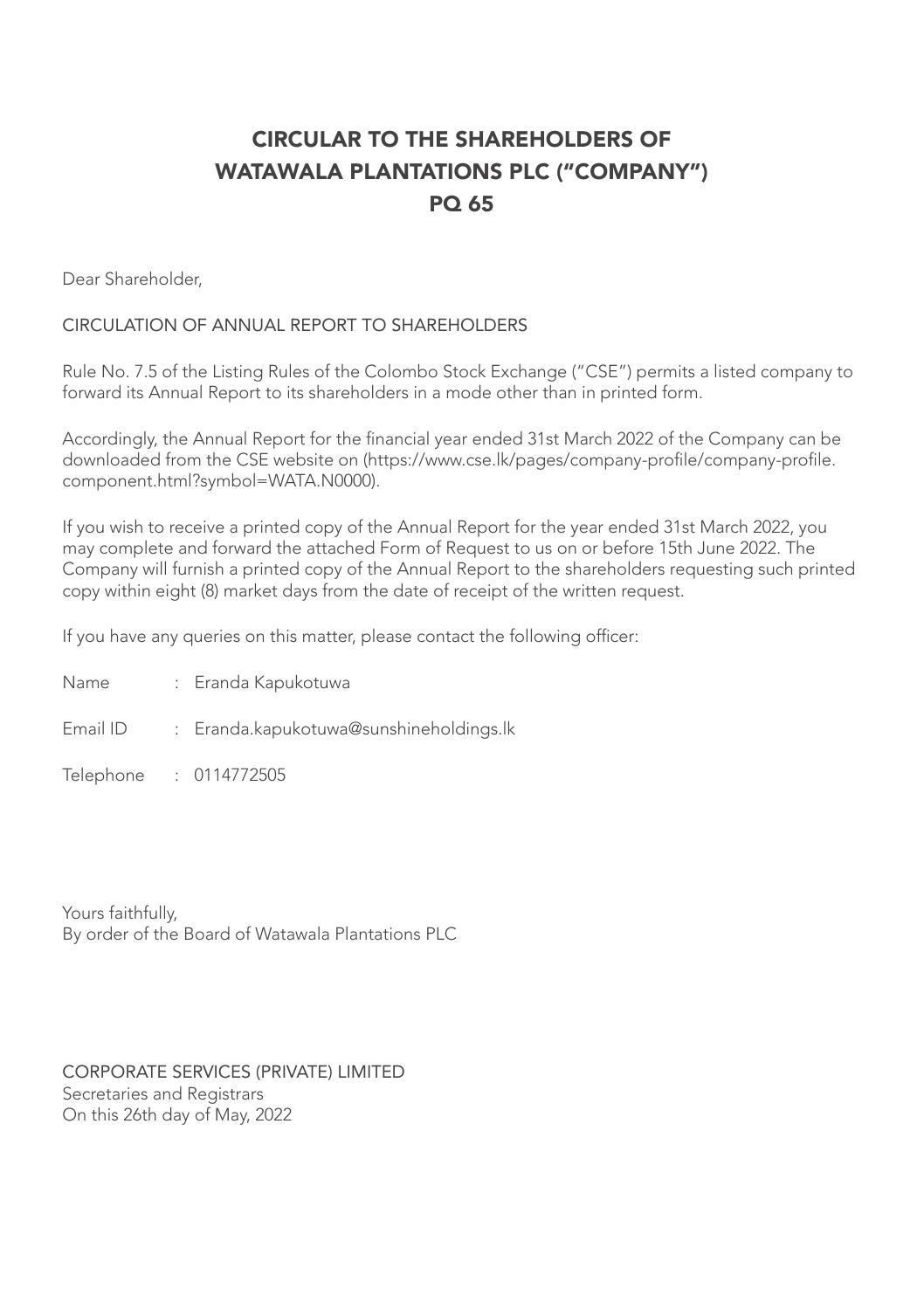# WATAWALA PLANTATIONS PLC

# FORM OF REQUEST

TO: The Company Secretaries, Corporate Services (Private) Limited, 216, de Saram Place, Colombo 10.



I would like to receive the printed version of the Annual Report of Watawala Plantations PLC.

### SHAREHOLDER'S DETAILS

| Full name                             |  |
|---------------------------------------|--|
| NIC/Passport/Company Registration No. |  |
| Address                               |  |
|                                       |  |
|                                       |  |
| Contact Number                        |  |

Signature Date

NOTES:

- 1. Please complete the Form of Request by filling in legibly the required information, signing in the space provided and filling in the date of signature.
- 2. Please forward the completed Form of Request to the Company Secretaries at the address given above to reach us on or before 15th June 2022.
- 3. In the event the shareholder is a company/corporate, the Form of Request should be signed under common seal or by a duly authorized officer of the company in accordance with its articles of association.